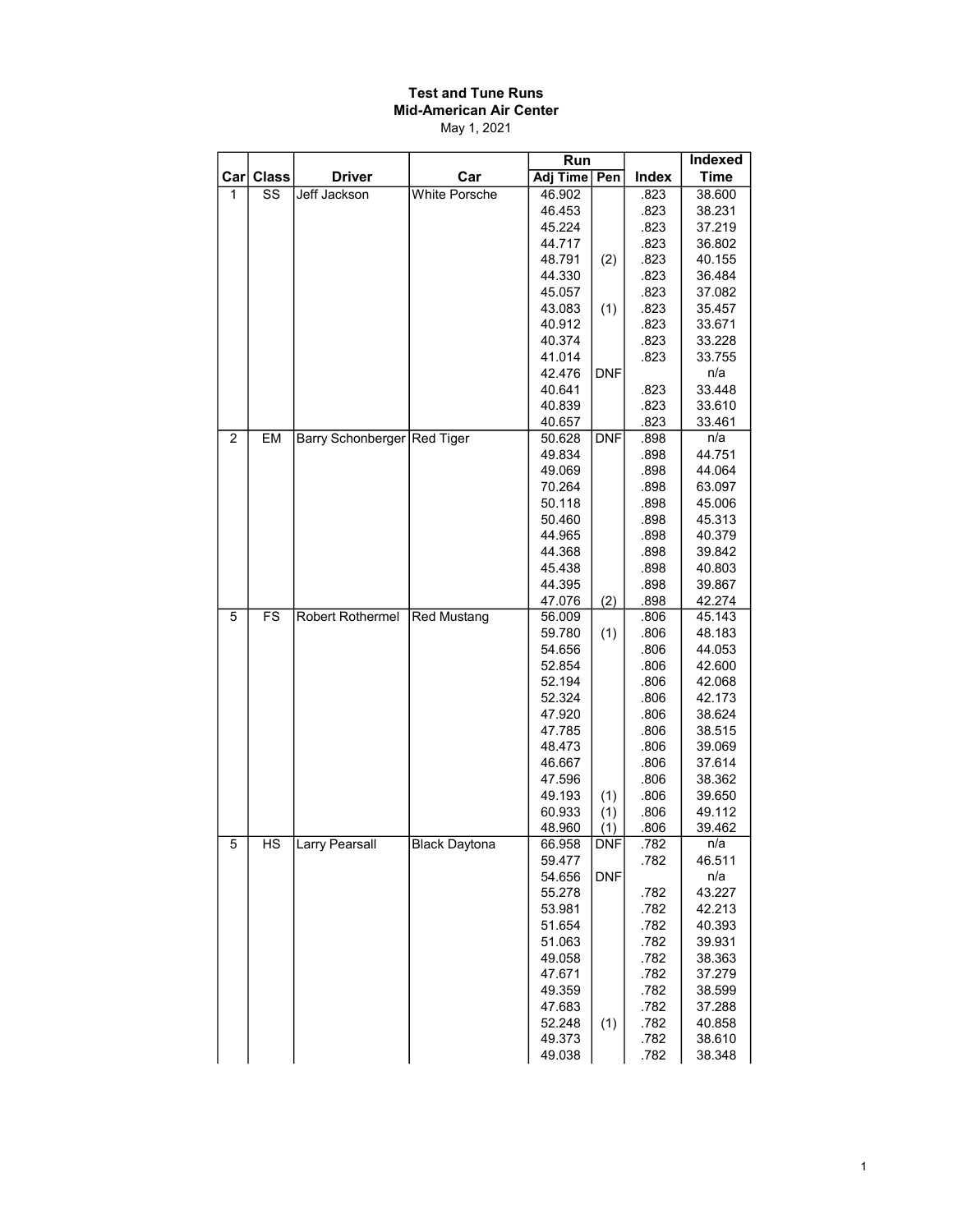# Test and Tune Runs Mid-American Air Center

May 1, 2021

|                |              |                     |                    | Run             |     |              | <b>Indexed</b> |
|----------------|--------------|---------------------|--------------------|-----------------|-----|--------------|----------------|
| $\mathtt{Car}$ | <b>Class</b> | <b>Driver</b>       | Car                | <b>Adj Time</b> | Pen | Index        | <b>Time</b>    |
| 5              | <b>WGS</b>   | Jason Epley         | Gray VW GTI        | 67.207          |     | .794         | 53.362         |
|                |              |                     |                    | 56.549          |     | .794         | 44.900         |
|                |              |                     |                    | 56.322          |     | .794         | 44.720         |
|                |              |                     |                    | 54.172          |     | .794         | 43.013         |
|                |              |                     |                    | 53.931          |     | .794         | 42.821         |
|                |              |                     |                    | 52.601          |     | .794         | 41.765         |
|                |              |                     |                    | 53.981          |     | .794         | 42.861         |
|                |              |                     |                    | 49.919          |     | .794         | 39.636         |
|                |              |                     |                    | 48.035          |     | .794         | 38.140         |
|                |              |                     |                    | 47.113          |     | .794         | 37.408         |
|                |              |                     |                    | 47.148          |     | .794         | 37.436         |
|                |              |                     |                    | 47.156          |     | .794         | 37.442         |
|                |              |                     |                    | 46.025          |     | .794         | 36.544         |
|                |              |                     |                    | 46.817          |     | .794         | 37.173         |
|                |              |                     |                    | 46.408          |     | .794         | 36.848         |
| 6              | <b>WFS</b>   | Kat Beaman          | Red Infiniti       | 68.259          |     | .806         | 55.017         |
|                |              |                     |                    | 70.141          | (1) | .806         | 56.534         |
|                |              |                     |                    | 58.330          |     | .806         | 47.014         |
|                |              |                     |                    | 54.893          |     | .806         | 44.244         |
|                |              |                     |                    | 111.109         |     | .806         | 89.554         |
|                |              |                     |                    | 56.921          |     |              | 45.878         |
|                |              |                     |                    | 57.349          | (1) | .806<br>.806 | 46.223         |
|                |              |                     |                    | 52.488          |     | .806         | 42.305         |
|                |              |                     |                    | 54.294          |     | .806         | 43.761         |
|                |              |                     |                    |                 |     |              |                |
|                |              |                     |                    | 50.748          |     | .806         | 40.903         |
|                |              |                     |                    | 50.134          | (1) | .806         | 40.408         |
| 9              | <b>CMC</b>   | <b>Richard Grav</b> | Red Mustang        | 46.759          |     | .818         | 38.249         |
|                |              |                     |                    | 46.343          |     | .818         | 37.909         |
|                |              |                     |                    | 48.139          | (1) | .818         | 39.378         |
|                |              |                     |                    | 46.006          |     | .818         | 37.633         |
|                |              |                     |                    | 55.043          | (5) | .818         | 45.025         |
|                |              |                     |                    | 45.197          |     | .818         | 36.971         |
|                |              |                     |                    | 42.635          |     | .818         | 34.875         |
|                |              |                     |                    | 44.714          | (2) | .818         | 36.576         |
|                |              |                     |                    | 41.769          |     | .818         | 34.167         |
|                |              |                     |                    | 41.766          |     | .818         | 34.165         |
| 9              | DS           | <b>Cooper Wink</b>  | <b>Red Mini</b>    | 64.483          |     | .807         | 52.038         |
|                |              |                     |                    | 53.747          |     | .807         | 43.374         |
|                |              |                     |                    | 53.243          |     | .807         | 42.967         |
|                |              |                     |                    | 50.584          |     | .807         | 40.821         |
|                |              |                     |                    | 49.710          |     | .807         | 40.116         |
|                |              |                     |                    | 49.306          |     | .807         | 39.790         |
|                |              |                     |                    | 50.657          |     | .807         | 40.880         |
|                |              |                     |                    | 46.548          |     | .807         | 37.564         |
|                |              |                     |                    | 45.024          |     | .807         | 36.334         |
|                |              |                     |                    | 43.429          |     | .807         | 35.047         |
|                |              |                     |                    | 43.589          |     | .807         | 35.176         |
|                |              |                     |                    | 43.271          |     | .807         | 34.920         |
|                |              |                     |                    | 43.510          |     | .807         | 35.113         |
|                |              |                     |                    | 42.896          |     | .807         | 34.617         |
| 17             | DS           | Don Beaman          | <b>Red Mustang</b> | 48.838          |     | .807         | 39.412         |
|                |              |                     |                    | 49.090          |     | .807         | 39.616         |
|                |              |                     |                    | 49.091          |     | .807         | 39.616         |
|                |              |                     |                    | 50.102          |     | .807         | 40.432         |
|                |              |                     |                    | 48.062          |     | .807         | 38.786         |
|                |              |                     |                    | 42.338          |     | .807         | 34.167         |
|                |              |                     |                    | 43.967          |     | .807         | 35.481         |
|                |              |                     |                    | 42.464          |     | .807         | 34.268         |
|                |              |                     |                    | 43.669          | (1) | .807         | 35.241         |
|                |              |                     |                    | 43.272          | (1) | .807         | 34.921         |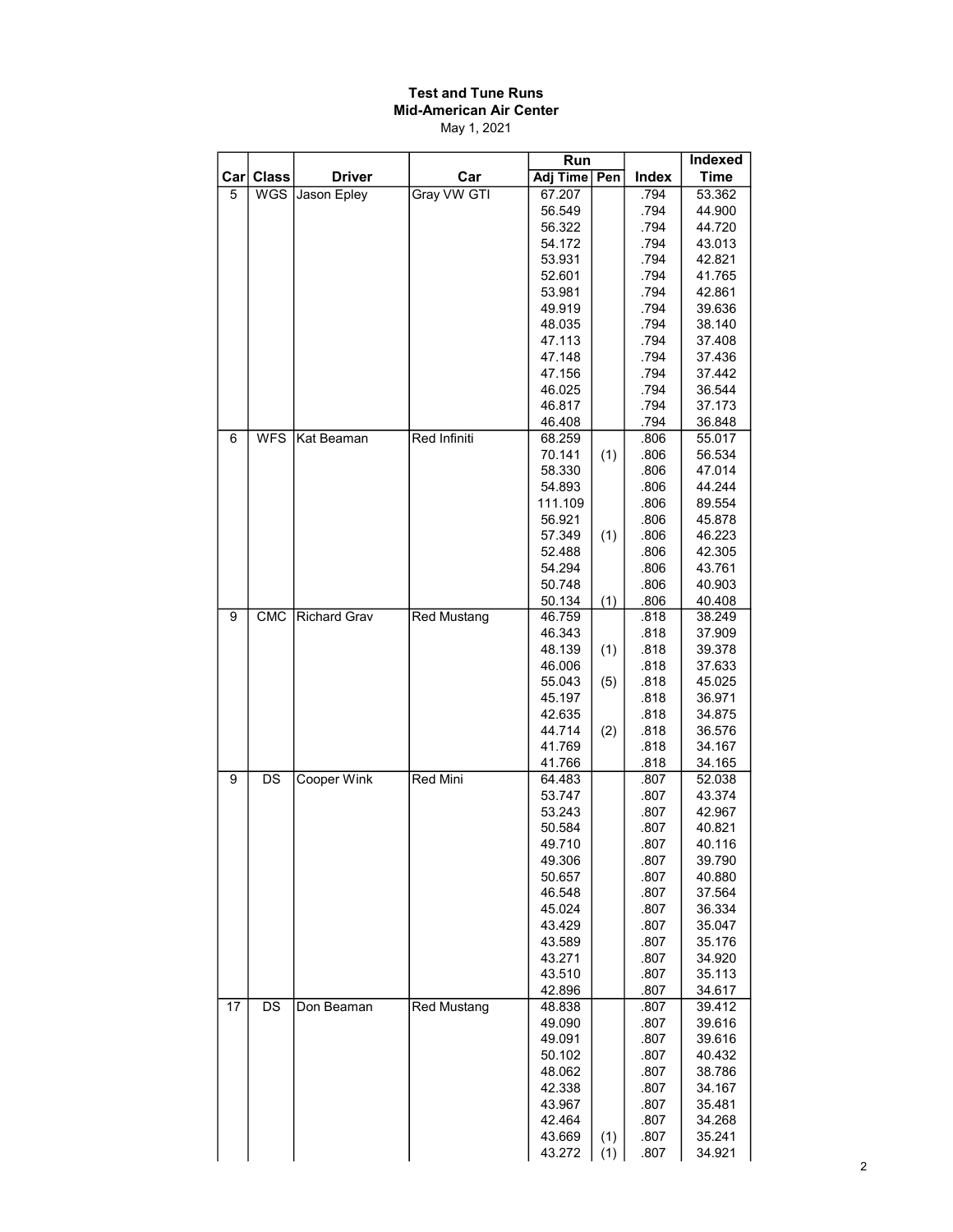## Test and Tune Runs Mid-American Air Center

May 1, 2021

|                         |              |                      |                     | Run              |            |              | Indexed          |
|-------------------------|--------------|----------------------|---------------------|------------------|------------|--------------|------------------|
| $\lfloor$ Car $\rfloor$ | <b>Class</b> | <b>Driver</b>        | Car                 | Adj Time   Pen   |            | Index        | <b>Time</b>      |
| 20                      | CS           | Barry Beaman         | <b>Red S2000</b>    | 40.205           | <b>DNF</b> | .809         | n/a              |
|                         |              |                      |                     | 46.011           |            | .809         | 37.223           |
|                         |              |                      |                     | 47.484           | (1)        | .809         | 38.415           |
|                         |              |                      |                     | 44.945           |            | .809         | 36.361           |
|                         |              |                      |                     | 44.548           |            | .809         | 36.039           |
|                         |              |                      |                     | 41.114           |            | .809         | 33.261           |
|                         |              |                      |                     | 40.490           |            | .809         | 32.756           |
|                         |              |                      |                     | 40.702           |            | .809         | 32.928           |
|                         |              |                      |                     | 44.488           |            | .809         | 35.991           |
|                         |              |                      |                     | 41.428           |            | .809         | 33.515           |
| 21                      | SS           | <b>Gary Griffith</b> | <b>Blue Mustang</b> | 41.345<br>51.931 |            | .809<br>.823 | 33.448<br>42.739 |
|                         |              |                      |                     | 49.326           |            | .823         | 40.595           |
|                         |              |                      |                     | 48.529           |            | .823         | 39.939           |
|                         |              |                      |                     | 47.226           |            | .823         | 38.867           |
|                         |              |                      |                     | 46.644           |            | .823         | 38.388           |
|                         |              |                      |                     | 46.688           |            | .823         | 38.424           |
|                         |              |                      |                     | 44.474           |            | .823         | 36.602           |
|                         |              |                      |                     | 46.524           | (1)        | .823         | 38.289           |
|                         |              |                      |                     | 43.679           |            | .823         | 35.948           |
|                         |              |                      |                     | 43.204           |            | .823         | 35.557           |
|                         |              |                      |                     | 43.452           |            | .823         | 35.761           |
|                         |              |                      |                     | 43.320           |            | .823         | 35.652           |
|                         |              |                      |                     | 43.143           |            | .823         | 35.507           |
|                         |              |                      |                     | 42.341           |            | .823         | 34.847           |
| 32                      | CS           | Darwin Graham        | Gray Miata          | 56.450           |            | .809         | 45.668           |
|                         |              |                      |                     | 50.551           | (1)        | .809         | 40.896           |
|                         |              |                      |                     | 49.986           |            | .809         | 40.439           |
|                         |              |                      |                     | 49.226           | DNF        |              | n/a              |
|                         |              |                      |                     | 48.598           |            | .809         | 39.316           |
|                         |              |                      |                     | 48.169           |            | .809         | 38.969           |
|                         |              |                      |                     | 46.698           | (1)        | .809         | 37.779           |
|                         |              |                      |                     | 48.554           | (1)        | .809         | 39.280           |
|                         |              |                      |                     | 45.289           |            | .809         | 36.639           |
|                         |              |                      |                     | 44.595           |            | .809         | 36.077           |
|                         |              |                      |                     | 47.124<br>44.216 | (1)        | .809<br>.809 | 38.123<br>35.771 |
|                         |              |                      |                     | 42.651           |            | .809         | 34.505           |
| 35                      | <b>STS</b>   | Jim Cannon           | Red Miata           | 49.938           |            | .811         | 40.500           |
|                         |              |                      |                     | 49.633           |            | .811         | 40.252           |
|                         |              |                      |                     | 49.553           |            | .811         | 40.187           |
|                         |              |                      |                     | 49.587           |            | .811         | 40.215           |
|                         |              |                      |                     | 48.454           |            | .811         | 39.296           |
|                         |              |                      |                     | 44.168           |            | .811         | 35.820           |
|                         |              |                      |                     | 43.986           |            | .811         | 35.673           |
| 42                      | <b>FS</b>    | Jon Schwartze        | Gray BMW            | 51.714           | (2)        | .806         | 41.681           |
|                         |              |                      |                     | 46.716           |            | .806         | 37.653           |
|                         |              |                      |                     | 46.205           |            | .806         | 37.241           |
|                         |              |                      |                     | 46.031           |            | .806         | 37.101           |
|                         |              |                      |                     | 41.842           |            | .806         | 33.725           |
|                         |              |                      |                     | 41.436           |            | .806         | 33.397           |
|                         |              |                      |                     | 40.865           |            | .806         | 32.937           |
|                         |              |                      |                     | 42.283           | (1)        | .806         | 34.080           |
|                         |              |                      |                     | 40.267           |            | .806         | 32.455           |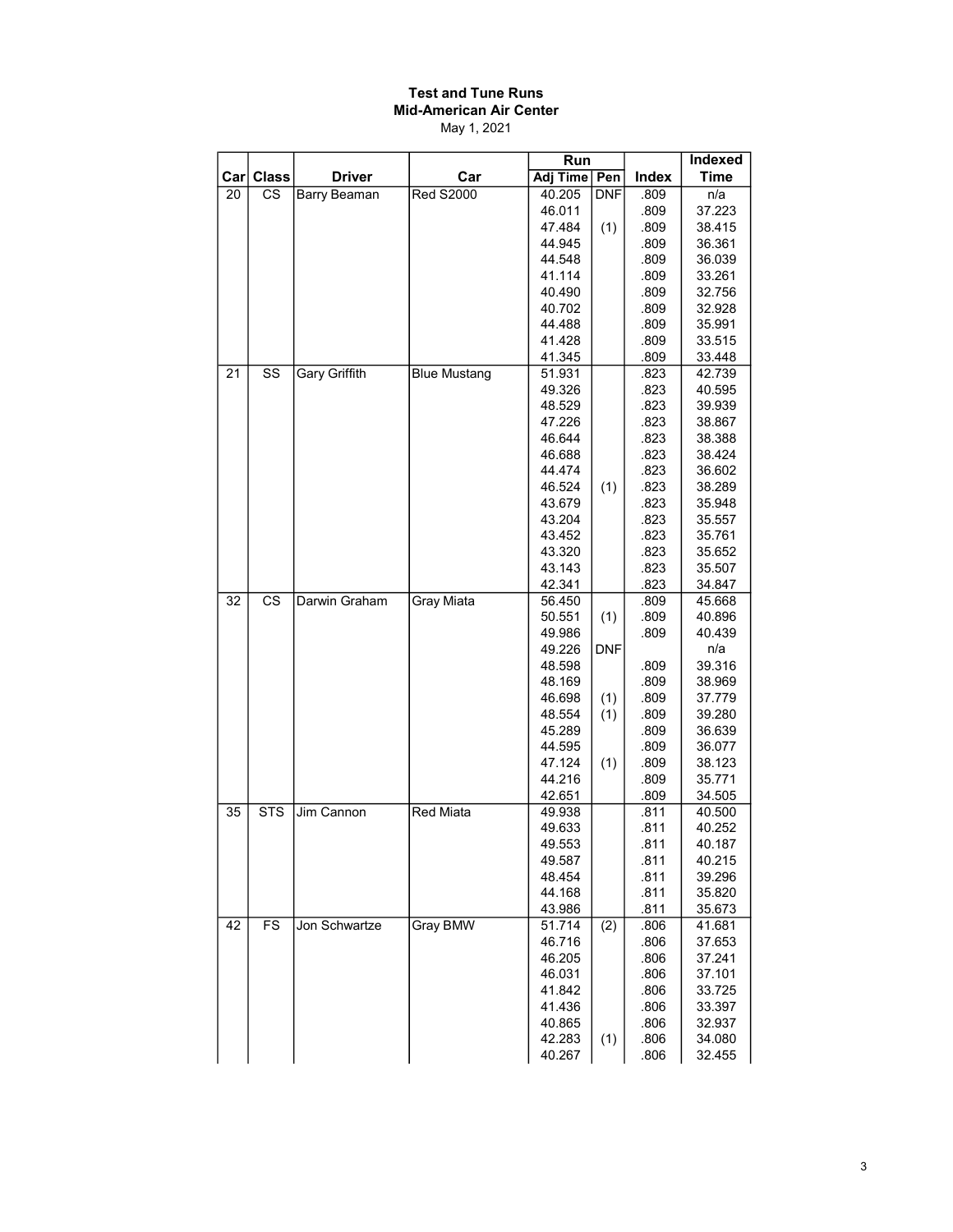#### Test and Tune Runs Mid-American Air Center May 1, 2021

|     |                        |                     |                      | Run             |            |       | Indexed     |
|-----|------------------------|---------------------|----------------------|-----------------|------------|-------|-------------|
| Car | <b>Class</b>           | <b>Driver</b>       | Car                  | <b>Adj Time</b> | Pen        | Index | <b>Time</b> |
| 51  | DS                     | <b>Ernie Roales</b> | <b>Black Civic</b>   | 48.577          | (1)        | .807  | 39.202      |
|     |                        |                     |                      | 49.519          | (1)        | .807  | 39.962      |
|     |                        |                     |                      | 46.023          |            | .807  | 37.141      |
|     |                        |                     |                      | 50.074          |            | .807  | 40.410      |
|     |                        |                     |                      | 41.538          |            | .807  | 33.521      |
|     |                        |                     |                      | 43.789          |            | .807  | 35.338      |
|     |                        |                     |                      | 41.828          |            | .807  | 33.755      |
| 63  | <b>FS</b>              | Dawn Sturgeon       | <b>Blue Mustang</b>  | 49.114          |            | .806  | 39.586      |
|     |                        |                     |                      | 49.954          | (1)        | .806  | 40.263      |
|     |                        |                     |                      | 48.270          |            | .806  | 38.906      |
|     |                        |                     |                      | 53.915          |            | .806  | 43.455      |
|     |                        |                     |                      | 48.167          |            | .806  | 38.823      |
|     |                        |                     |                      | 46.141          |            | .806  | 37.190      |
|     |                        |                     |                      | 42.180          |            | .806  | 33.997      |
|     |                        |                     |                      | 44.814          |            | .806  | 36.120      |
|     |                        |                     |                      | 42.982          |            | .806  | 34.643      |
|     |                        |                     |                      | 43.031          |            | .806  | 34.683      |
| 79  | <b>CMC</b>             | Dave Lehrschall     | <b>Red Mustang</b>   | 50.573          |            | .818  | 41.369      |
|     |                        |                     |                      | 48.499          |            | .818  | 39.672      |
|     |                        |                     |                      | 47.408          |            | .818  | 38.780      |
|     |                        |                     |                      | 48.191          |            | .818  | 39.420      |
|     |                        |                     |                      | 51.187          | <b>DNF</b> |       | n/a         |
|     |                        |                     |                      | 47.123          |            | .818  | 38.547      |
|     |                        |                     |                      | 56.192          |            | .818  | 45.965      |
|     |                        |                     |                      | 42.873          |            | .818  | 35.070      |
|     |                        |                     |                      | 43.465          |            | .818  | 35.554      |
|     |                        |                     |                      | 41.927          |            | .818  | 34.296      |
|     |                        |                     |                      | 42.500          |            | .818  | 34.765      |
|     |                        |                     |                      | 45.950          |            | .818  | 37.587      |
| 80  | <b>CMT</b>             | <b>Russ Luckett</b> | <b>Silver Malibu</b> | 55.475          |            | .817  | 45.323      |
|     |                        |                     |                      | 51.937          |            | .817  | 42.433      |
|     |                        |                     |                      | 52.211          |            | .817  | 42.656      |
|     |                        |                     |                      | 53.395          |            | .817  | 43.624      |
|     |                        |                     |                      | 52.332          |            | .817  | 42.755      |
|     |                        |                     |                      | 51.499          |            | .817  | 42.075      |
|     |                        |                     |                      | 53.826          | (1)        | .817  | 43.976      |
|     |                        |                     |                      | 49.240          |            | .817  | 40.229      |
|     |                        |                     |                      | 47.407          |            | .817  | 38.732      |
|     |                        |                     |                      | 47.393          |            | .817  | 38.720      |
|     |                        |                     |                      | 47.130          |            | .817  | 38.505      |
|     |                        |                     |                      | 46.543          |            | .817  | 38.026      |
|     |                        |                     |                      | 46.563          |            | .817  | 38.042      |
| 82  | ES                     | Jacob Campbell      | <b>Black Miata</b>   | 50.599          |            | .793  | 40.125      |
|     |                        |                     |                      | 49.624          |            | .793  | 39.352      |
|     |                        |                     |                      | 48.895          |            | .793  | 38.774      |
|     |                        |                     |                      | 47.101          |            | .793  | 37.351      |
|     |                        |                     |                      | 46.982          |            | .793  | 37.257      |
|     |                        |                     |                      | 47.892          |            | .793  | 37.978      |
|     |                        |                     |                      | 47.344          |            | .793  | 37.544      |
|     |                        |                     |                      | 46.772          | (1)        | .793  | 37.090      |
|     |                        |                     |                      | 42.875          |            | .793  | 34.000      |
|     |                        |                     |                      | 43.877          |            | .793  | 34.794      |
|     |                        |                     |                      | 64.045          | (1)        | .793  | 50.788      |
|     |                        |                     |                      | 43.180          |            | .793  | 34.242      |
|     |                        |                     |                      | 42.853          |            | .793  | 33.982      |
| 83  | $\overline{\text{ss}}$ | Carolyn Dornburg    | Gray Cayman          | 60.249          | <b>DNF</b> | .823  | n/a         |
|     |                        |                     |                      | 49.845          |            | .823  | 41.022      |
|     |                        |                     |                      | 44.261          |            | .823  | 36.427      |
|     |                        |                     |                      | 43.464          |            | .823  | 35.771      |
|     |                        |                     |                      | 43.557          |            | .823  | 35.847      |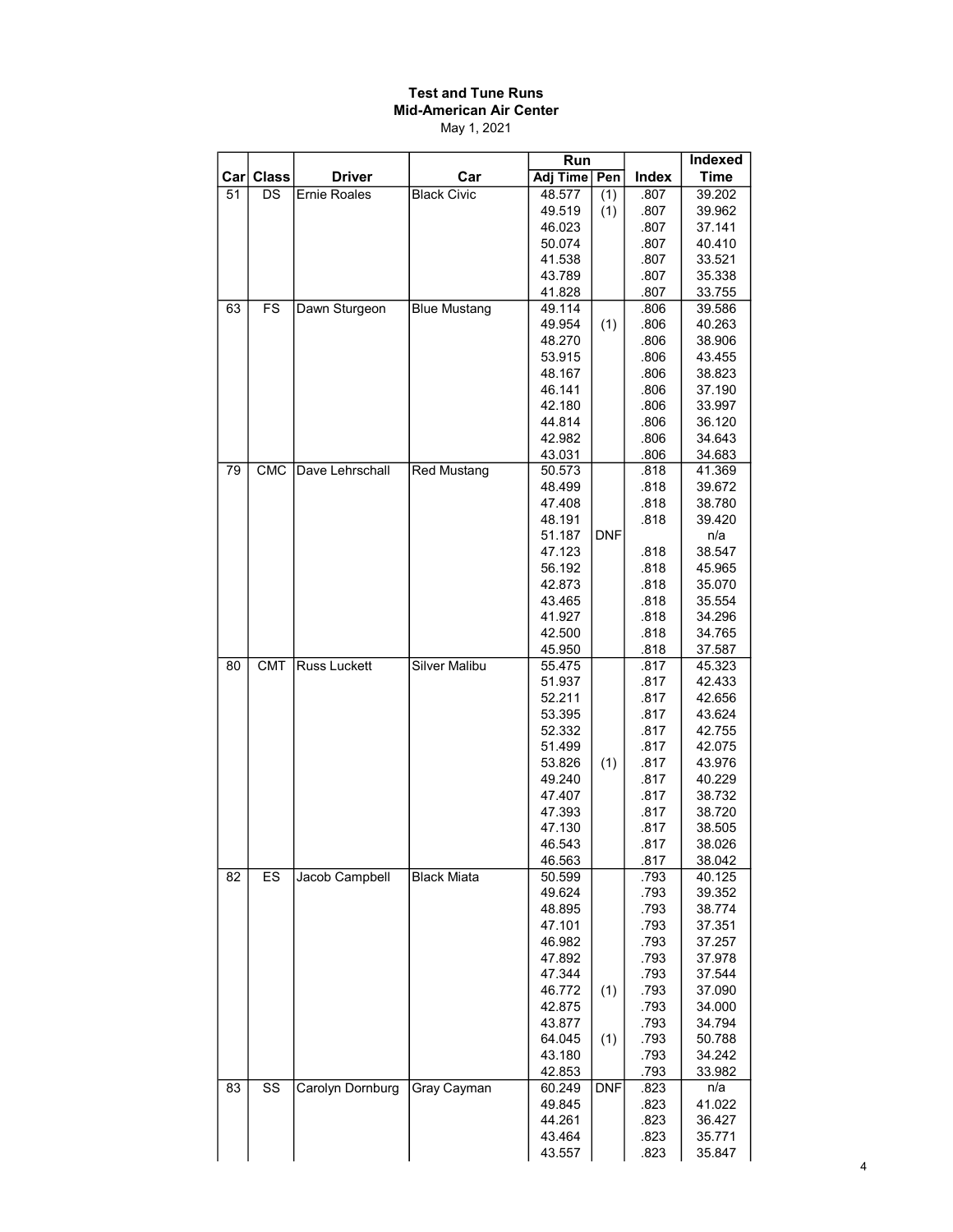## Test and Tune Runs Mid-American Air Center

May 1, 2021

|      |                 |                       |                        | Run              |            |              | Indexed          |
|------|-----------------|-----------------------|------------------------|------------------|------------|--------------|------------------|
| Carl | <b>Class</b>    | <b>Driver</b>         | Car                    | Adj Time   Pen   |            | Index        | <b>Time</b>      |
| 87   | <b>CMT</b>      | Jason May             | <b>Maroon Monte</b>    | 53.276           | <b>DNF</b> | .817         | n/a              |
|      |                 |                       |                        | 53.483           |            | .817         | 43.696           |
|      |                 |                       |                        | 50.831           |            | .817         | 41.529           |
|      |                 |                       |                        | 50.929           |            | .817         | 41.609           |
|      |                 |                       |                        | 49.614           |            | .817         | 40.535           |
|      |                 |                       |                        | 49.931           |            | .817         | 40.794           |
|      |                 |                       |                        | 49.293           |            | .817         | 40.272           |
|      |                 |                       |                        | 46.244           |            | .817         | 37.781           |
|      |                 |                       |                        | 44.561           |            | .817         | 36.406           |
|      |                 |                       |                        | 44.523<br>45.048 |            | .817<br>.817 | 36.375           |
|      |                 |                       |                        | 49.909           | (1)        | .817         | 36.804<br>40.776 |
|      |                 |                       |                        | 46.920           | (1)        | .817         | 38.334           |
|      |                 |                       |                        | 44.605           |            | .817         | 36.442           |
|      |                 |                       |                        | 47.083           | (1)        | .817         | 38.467           |
| 90   | DS              | <b>Graham Wink</b>    | Red Mini               | 53.236           |            | .807         | 42.961           |
|      |                 |                       |                        | 48.825           |            | .807         | 39.402           |
|      |                 |                       |                        | 47.870           |            | .807         | 38.631           |
|      |                 |                       |                        | 63.156           | <b>DNF</b> |              | n/a              |
|      |                 |                       |                        | 48.228           |            | .807         | 38.920           |
|      |                 |                       |                        | 48.142           |            | .807         | 38.851           |
|      |                 |                       |                        | 49.667           | (1)        | .807         | 40.081           |
|      |                 |                       |                        | 49.358           | <b>DNF</b> |              | n/a              |
|      |                 |                       |                        | 43.942           |            | .807         | 35.461           |
|      |                 |                       |                        | 45.398           | (1)        | .807         | 36.636           |
|      |                 |                       |                        | 44.654           | (1)        | .807         | 36.036           |
|      |                 |                       |                        | 42.303           |            | .807         | 34.139           |
|      |                 |                       |                        | 42.848           |            | .807         | 34.578           |
|      |                 |                       |                        | 41.645           |            | .807         | 33.608           |
| 98   | $\overline{AS}$ | Caleb Scarbrough      | <b>Orange Corvette</b> | 62.547           | <b>DNF</b> | .821         | n/a              |
|      |                 |                       |                        | 59.722           | <b>DNF</b> |              | n/a              |
|      |                 |                       |                        | 54.011           |            | .821         | 44.343<br>43.594 |
|      |                 |                       |                        | 53.099<br>53.705 | <b>DNF</b> | .821         | n/a              |
|      |                 |                       |                        | 74.625           |            | .821         | 61.267           |
|      |                 |                       |                        | 49.644           |            | .821         | 40.758           |
|      |                 |                       |                        | 46.041           |            | .821         | 37.800           |
|      |                 |                       |                        | 47.994           | <b>DNF</b> |              | n/a              |
|      |                 |                       |                        | 45.593           |            | .821         | 37.432           |
|      |                 |                       |                        | 46.451           |            | .821         | 38.136           |
|      |                 |                       |                        | 45.170           |            | .821         | 37.085           |
|      |                 |                       |                        | 45.301           |            | .821         | 37.192           |
|      |                 |                       |                        | 44.582           |            | .821         | 36.602           |
| 163  | FS              | <b>Brent Sturgeon</b> | <b>Blue Mustang</b>    | 73.606           | (2)        | .806         | 59.326           |
|      |                 |                       |                        | 52.122           | (2)        | .806         | 42.010           |
|      |                 |                       |                        | 48.951           |            | .806         | 39.455           |
|      |                 |                       |                        | 46.615           |            | .806         | 37.572           |
|      |                 |                       |                        | 46.604           |            | .806         | 37.563           |
|      |                 |                       |                        | 46.606           |            | .806         | 37.564           |
|      |                 |                       |                        | 41.474           |            | .806         | 33.428           |
|      |                 |                       |                        | 40.738           |            | .806         | 32.835           |
|      |                 |                       |                        | 42.838           | (1)        | .806         | 34.527           |
|      |                 |                       |                        | 40.994           |            | .806         | 33.041           |
|      |                 |                       |                        | 40.852           |            | .806         | 32.927           |
|      |                 |                       |                        | 42.929           | (1)        | .806         | 34.601           |